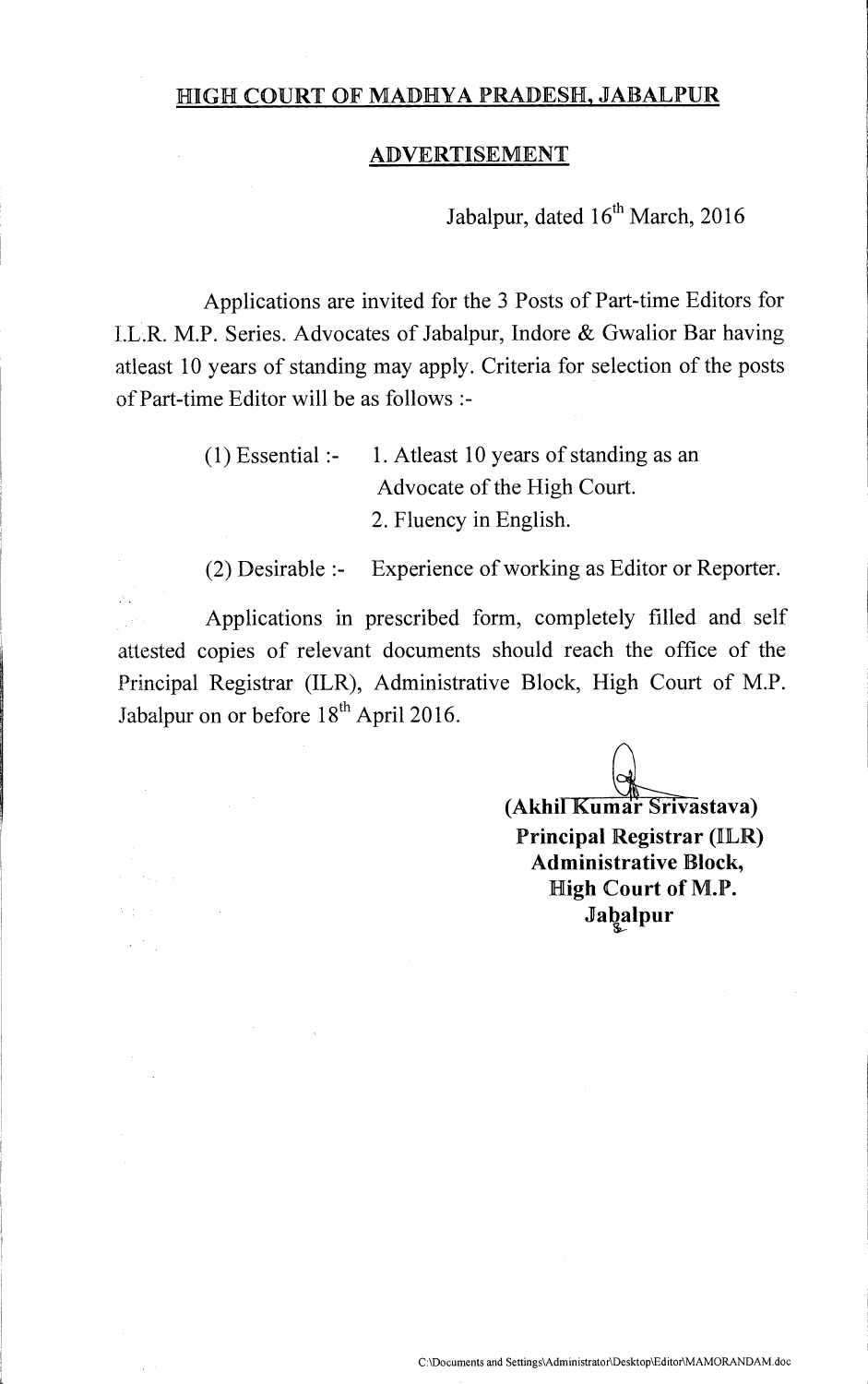# **HIGH COURT OF MADHYA PRADESH, JABALPUR**

**APPLICATION FORM** 

J.

For the post of Part-time, Editor of ILR M.P. Series

| Affix here A           |
|------------------------|
| Self-attested          |
| <b>Latest Passport</b> |
| size Colored           |
| Photo                  |
|                        |

|                                                         |                                |          | 1. Name of candidate in block letters (Tick $(\sqrt{})$ ) Mark in Box) Mr. |         |            | Mrs.   | <b>Miss</b> |  |
|---------------------------------------------------------|--------------------------------|----------|----------------------------------------------------------------------------|---------|------------|--------|-------------|--|
|                                                         |                                |          |                                                                            |         |            |        |             |  |
|                                                         |                                |          |                                                                            |         |            |        |             |  |
| 2. Sex (Tick $(\sqrt{})$ Mark in Box)<br>Male<br>Female |                                |          |                                                                            |         |            |        |             |  |
| 3. Father/ Husband Name in block letter                 |                                |          |                                                                            |         |            |        |             |  |
|                                                         |                                |          |                                                                            |         |            |        |             |  |
|                                                         |                                |          |                                                                            |         |            |        |             |  |
|                                                         | 4. Date of Birth               |          |                                                                            |         |            |        |             |  |
|                                                         |                                |          | 5. Permanent Address (Alongwith District, State & Pin Code)                |         |            |        |             |  |
|                                                         |                                |          |                                                                            |         |            |        |             |  |
|                                                         |                                |          |                                                                            |         |            |        |             |  |
|                                                         |                                |          |                                                                            |         |            |        |             |  |
|                                                         |                                |          | 6. Correspondence Address (Alongwith District, State & Pin Code)           |         |            |        |             |  |
|                                                         |                                |          |                                                                            |         |            |        |             |  |
|                                                         |                                |          |                                                                            |         |            |        |             |  |
|                                                         | 7. Telephone/Mobile No.        |          |                                                                            |         |            |        |             |  |
| 8. E-mail Address                                       |                                |          |                                                                            |         |            |        |             |  |
|                                                         |                                |          |                                                                            |         |            |        |             |  |
|                                                         | 9. Educational Qualification - |          | Description of Educational/ Other Qualifications :-                        |         |            |        |             |  |
| Sr.                                                     | Name of                        | Branch/  | Board/University                                                           | Passing | Div./Grade | $%$ of | Remark,     |  |
| N <sub>o</sub>                                          | Exam<br>Passed                 | Subjects |                                                                            | Year    |            | Marks  | if any      |  |
| 1                                                       |                                |          |                                                                            |         |            |        |             |  |
| $\overline{2}$                                          |                                |          |                                                                            |         |            |        |             |  |
| $\overline{3}$                                          |                                |          |                                                                            |         |            |        |             |  |
| $\overline{4}$<br>$\overline{5}$                        |                                |          |                                                                            |         |            |        |             |  |
|                                                         |                                |          |                                                                            |         |            |        |             |  |
|                                                         |                                |          | 10. M.P. State Bar Council Enrollment No. :-                               |         |            |        |             |  |
|                                                         | 11. Date of Enrollment :-      |          |                                                                            |         |            |        |             |  |
|                                                         | 12. Specialization, if any     |          |                                                                            |         |            |        |             |  |
|                                                         |                                |          |                                                                            |         |            |        |             |  |
| 13. Total years of standing as an Advocate              |                                |          |                                                                            |         |            |        |             |  |
|                                                         |                                |          |                                                                            |         |            |        |             |  |
|                                                         |                                |          |                                                                            |         |            |        |             |  |